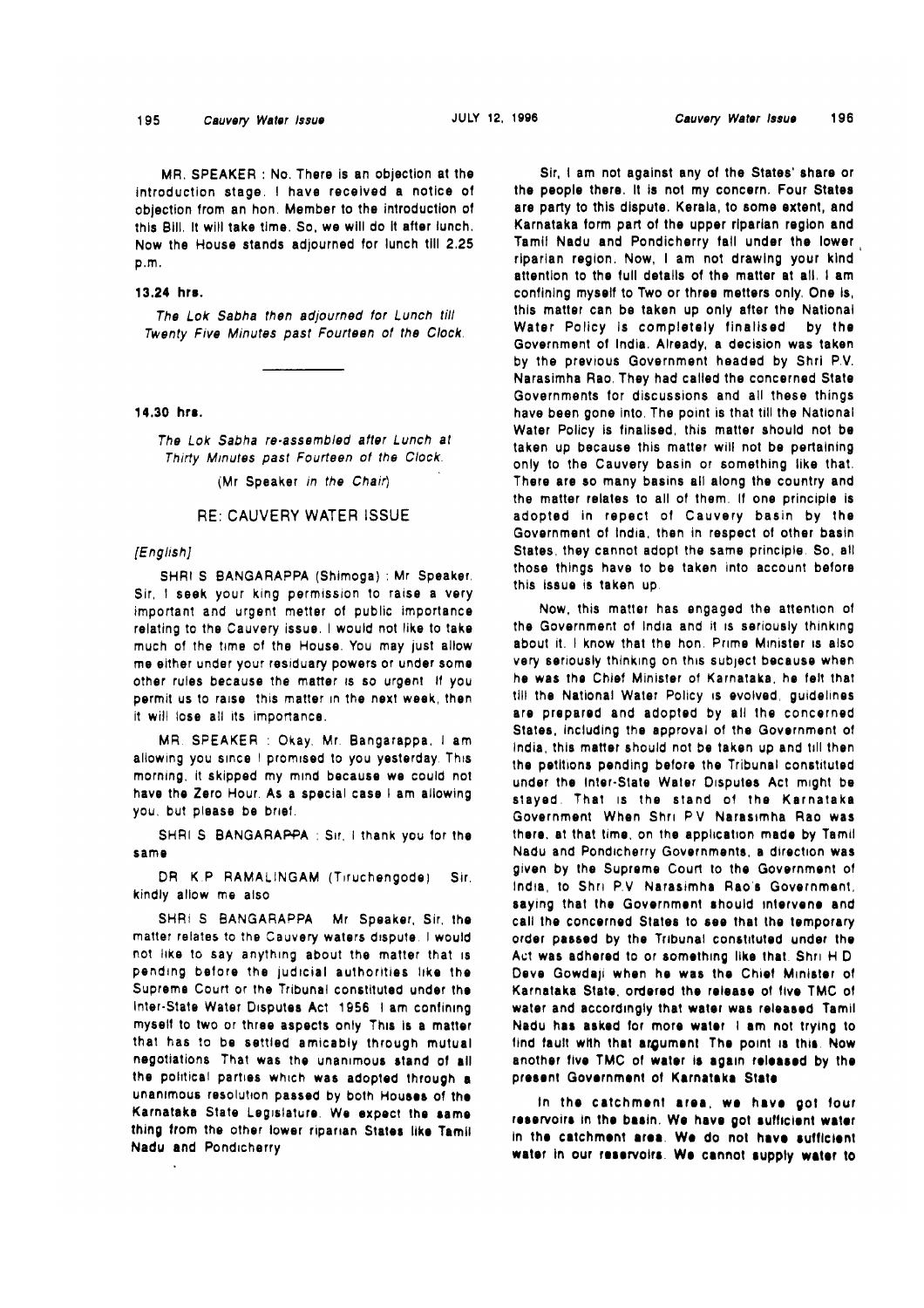#### 197 Cauvery Water Issue

the adiacent areas. When we do not have that much of water, where is the question of releasing this amount of water? That is the point. Five TMC of awater is again released already by the State Government of Karnataka. It is left to them I am not interfering. But the point is, it has been done at the instance of or on the direction given by the Government of India, that too by the Prime Minister, Shri H.D. Deve Gowdaji Here is the crux of the whole matter. The entire matter hinges upon this point. Previously there was a direction by the Supreme Court to the then Government headed by Shri P.V. Narasimha Rao to do so But now in the absence of such a direction by any court of law, where was the necessity for the Government of India to give a direction to State Government of Karnataka to release certain quantity of water? I would like to know whether Government has such a direction from the Supreme Court or not. That is number one. From the press reports. I do not have any information I do not have any source of Information Therefore.

would like to know the exact position in the matter The Prime Minister should give all the information He should give a proper reply to the question as to why the Karnataka Government was asked by the Government of India to release this much of water Now agitation is going on

MR SPEAKER Please conclude now

SHRI S BANGARAPPA Agitation is going on in cities like Mandya. Bangalore and others. That is why I requested you on a number of occasions to permit us to raise this issue. Since you have e ; ermitted us to raise this issue, through you I appeal to Government. Shri Ram Vilas Paswanji is sitting here I think he is ready with some kind of answer. But anyway, we would like to have a reply today if am not holding the House to ransom. You may not be knowing the exact position of the situation on hand Therefore, I request the Government to make a reply today only since the agitation is going on there Both the Houses in Karnataka are not, in fact properly working at all. Yesterday also no transaction has taken place in the State Therefore, I appeal through you that Government should come out with a statement on the subject. The Hon. Prime Minister, Shri H.D. Deve Gowdaji is coming now and I expect a reply from his side also

SHRI ANANT KUMAR (Bangalore South) Sir, seconding to the statistics provided by Karnataka Government on 1-7-96, out of 175 taluks in Karnataka. in 27 taluks, there has been very less rainfall. In 126 taluks, there has been noaintall at all. This is the situation in Karnataka The Karnataka State is reeling under severe drough situation. The total river water available in Cauvery river basin reservoirs is only 23 218 TMC feet of water. Our hon. Prime Minister Shri H.D. Deve Gowdaji has been the Irrigation Minister He has been the PWD Minister of Karnataka. He was the Leader of the Opposition in the Karnataka Assembly He has fought many battles for the sake of Cauvery water But when the reservoir's water capacity is only 23 TMC feet, the total water requirement for July, 96 of Karnataka is 24 TMC of water. Therefore, the entire Southern Karnataka and Bangalore city are short of drinking water. It is reeling under severe scarcity of water. When that is the situation, the Janata Dal Government in Karnataka has released 5 tmcft of water suo motu and according to our information this water has been released not according to the Supreme Court's decision. This water has been released not because of the Tribunal Award This water has been released at the instance of the Hon. Prime Minister Therefore, we want to know through you, what made the hon. Prime Minister give this instruction to the State Government of Karnataka There have been serious doubts in the minds of the people of Karnataka (Interruptions)

MR SPEAKER : Please conclude After this the Resolution on Jammu & Kashmir has to be taken up.

SHRI ANANT KUMAR As I said, there have been serious doubts in the minds of the people of Karnataka that for political reasons, for maintaining the U.F. alliance the hon. Prime Minister has given the instructions to the Janata Dal Government in Karnataka, to the Chief Minister Shri J.H. Patel to release 5 tmcft of water

MR SPEAKER Please follow Shri Bangarappa by giving constructive suggestions only

SHRI ANANT KUMAR I would like to quote the debate of 5.4.1992. The hon. Prime Minister was a Member of this House at that time and he said this

MR SPEAKER It is not a full debate I cannot allow a debate on this You wanted to raise a matter of concern. You have raised it. We are not on a debate on this issue.

SHRI ANANT KUMAR Sir 1 am concluding now He said on 5.4.1992 and I quote

> "The Award of the Tribunal is the death sentence for the people of Karnataka"

Therefore, I demand only three things, through you. Sir First of all, the former Prime Minister, Shri-PV Narasimha Rao, has promised that the National River Water Policy would be enunciated and till the National River Water Policy was enunciated, the proceedings of the Cauvery Water Disputes Tribunal would be stailed, after that, there would be pro rata. distribution of water to these States (Interruptions)

MR SPEAKER You are converting it into a debate I am very sorry. Please do not take undue. advantage of my leniency.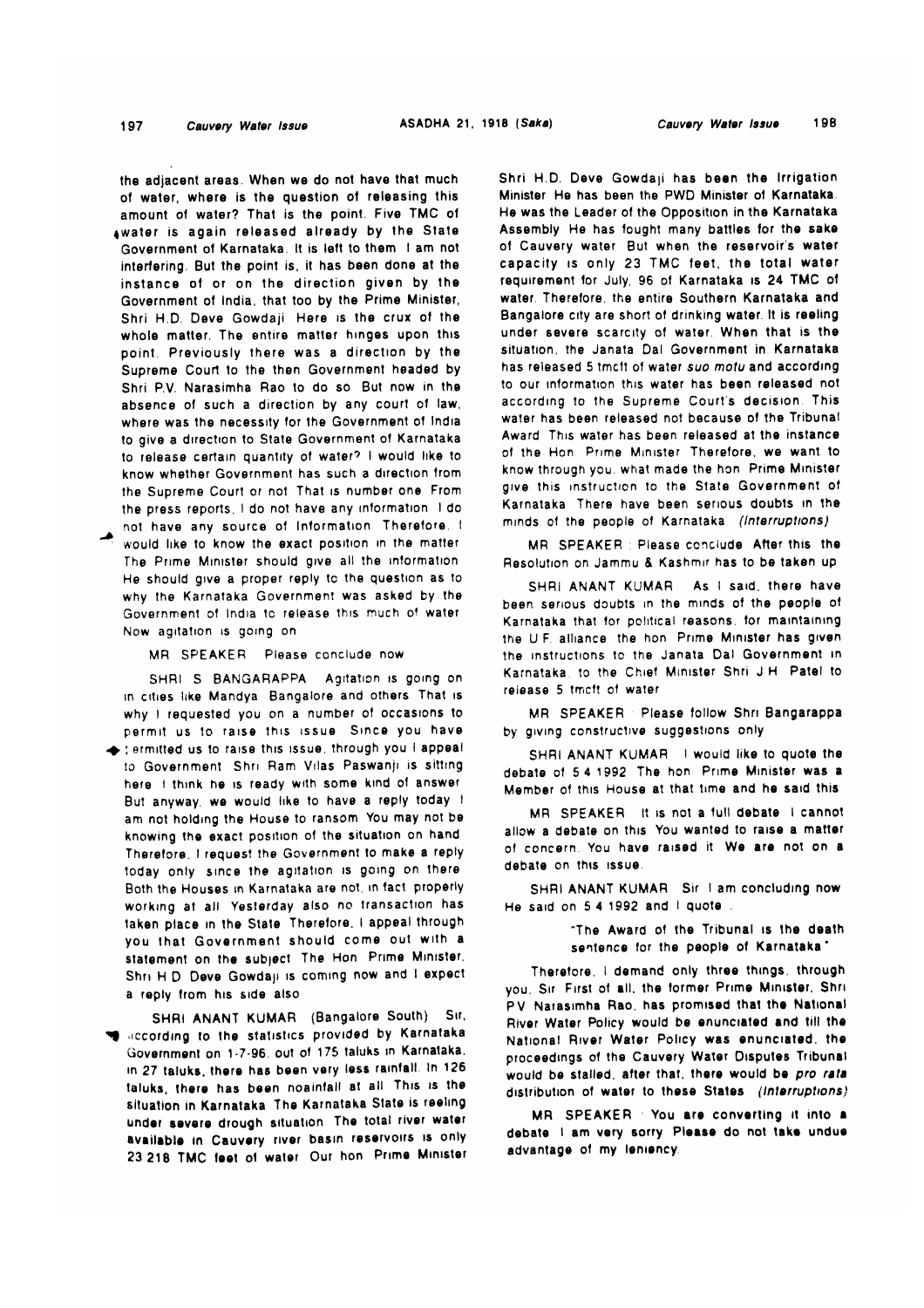199 Cauvery Water Issue JULY **12,** 1996 Cauvsry Water Issue **200** 

SHRI ANANT KUMAR : I request the hon. Prime Minister to give a reply to this..  $|$  (interruptions)

SHRI V DHANANJAYA KUMAR (Mangalore) . Sir. at the outset, I would like to assure my friends from Tam11 Nadu that we have nothing against Tamil Nadu Now, only the political tinge of it will have to be understood. Our dear Prime Minister is sitting pretty here The whole situation is aggravated. I am very sorry to say - have to use these very harsh words - that the stealthy way in which they released **5** tmcft of water from the reservoir to Tamil Nadu has aggravated the whole situation

Now, Sir, a peculiar situation has arisen The Chairman of the Tribunal has resigned The Tribunal is not functioning. As has been suggested by the friends from Tamil Nadu nothing is pending before the Supreme Court. It is only the Chief Minister of Tamil Nadu who says . "We are gong to file an application in the Supreme Court "Nothing is pending before the Court Today the standing crops are withering. The entire sowing operations are delayed because of the drought-like situation in the whoie of Karnataka I must, with a heavy heart today say on behalf of the people of Karnataka Iha!  $\langle$ interruptions $\cdot$ 

THE MINISTER OF SURFACE TRANSPORT ISHRI TG VENKATARAMAN) There is a Tribunal Order You cannot viciate it. Do not mislead the House. We cannot keep quiet. You. should withdraw  $+$  (Interruptions)

SHRI V DHANANJAYA KUMAR I have nothing against you I would like to make one point //nterruptions)

MR SPEAKER I will go through the records You cannot make this kind of a remark it will not go cn reccrd

(Interruptions)

SHRI V DHANANJAYA KUMAR i am. going to make one submission: ilnterruptions)

**IMR SPEAKER** That is enough No more

 $|$ *interruptions*)

MR SPEAKER. This is not the way

#### $f$ (interruptions)

SHRI V DHANANJAYA KUMAR This is a constructive suggestion (Interruptions)

MR SPEAKER if just wanted to fulfill my commitment given to Shri Bangarappa. No more now I think the Prime Mirister wants to speak

#### $Unterruptions<sub>j</sub>$

SHRI V DHANANJAYA KUMAR , would like to tell the Prime Minister that the people of Karnataka will never pardon him (interruptions)

' Irsf.reccrded

THE PRIME MINISTER (SHRI H.D. DEVE GOWDA) : Respected Speaker, Sir, first of all, I would request for you kind permission to say that in these sensitwe matters normally it is not proper on the part of the Prime Minister to inervene. But the issue has been raised with a political motivation. There is nothing beyond that I know under what circumstances this issue has been raised  $(International)$ 

SHRI V DHANANJAYA KUMAR : Water is released (Interruptions)

MR. SFEAKER No, no, you listen to the Prime Minister. Let the Prime Minister speak. Let him complete

#### (Interruptions)

MR SFEAKER . It is not fair You have had your say Please listen to the Prime Minister

#### (interruptions)

MR SPEAKER Nothing will go record

# ilinterruptions)\*

MR SPEAKER That is not the way to behave Think of your future. Do not be trimmy This is not the way

### (Interruptions)

SHRI H D DEVE GOWDA. With you kind permission. I would like to clarify the position. First of all the Government of India has not given any instructions to anybody, to any State. That is the first thing Secondly, the matter is before the Supreme Court The Tamil Nadu Government has filed a Writof Mandamus to request the Supreme Court to issue directions to release water according to the Interim-Award given by the Cauvery Tribunal (Interruptions)

SHRI V DHANANJAYA KUMAR 1 am sorry, the Frime Minister is misleading the House I'lnlerrupf~ons!

M9 SPEAKER Nothing will 30 on record

## (interruptions)\*

MR SPEAKER If the Prime Minister is misleading the House, you have other options open to you You cannot do 11 now hero

#### (Interruptions)

SHRI H D DEVE GOWDA Even the Supreme Ccjurt !he day before yesterday adpufned Ihe **case**  for some other date  $+1$  do not know exactly because the matter was raised  $+$  either to 22nd or 24th, that is to next week. The matter is again going to come up before the Supreme Court. This is the first information. What I know, I am bringing to the knowledge of the House 1 tell you very frankly that

' Nul~racorded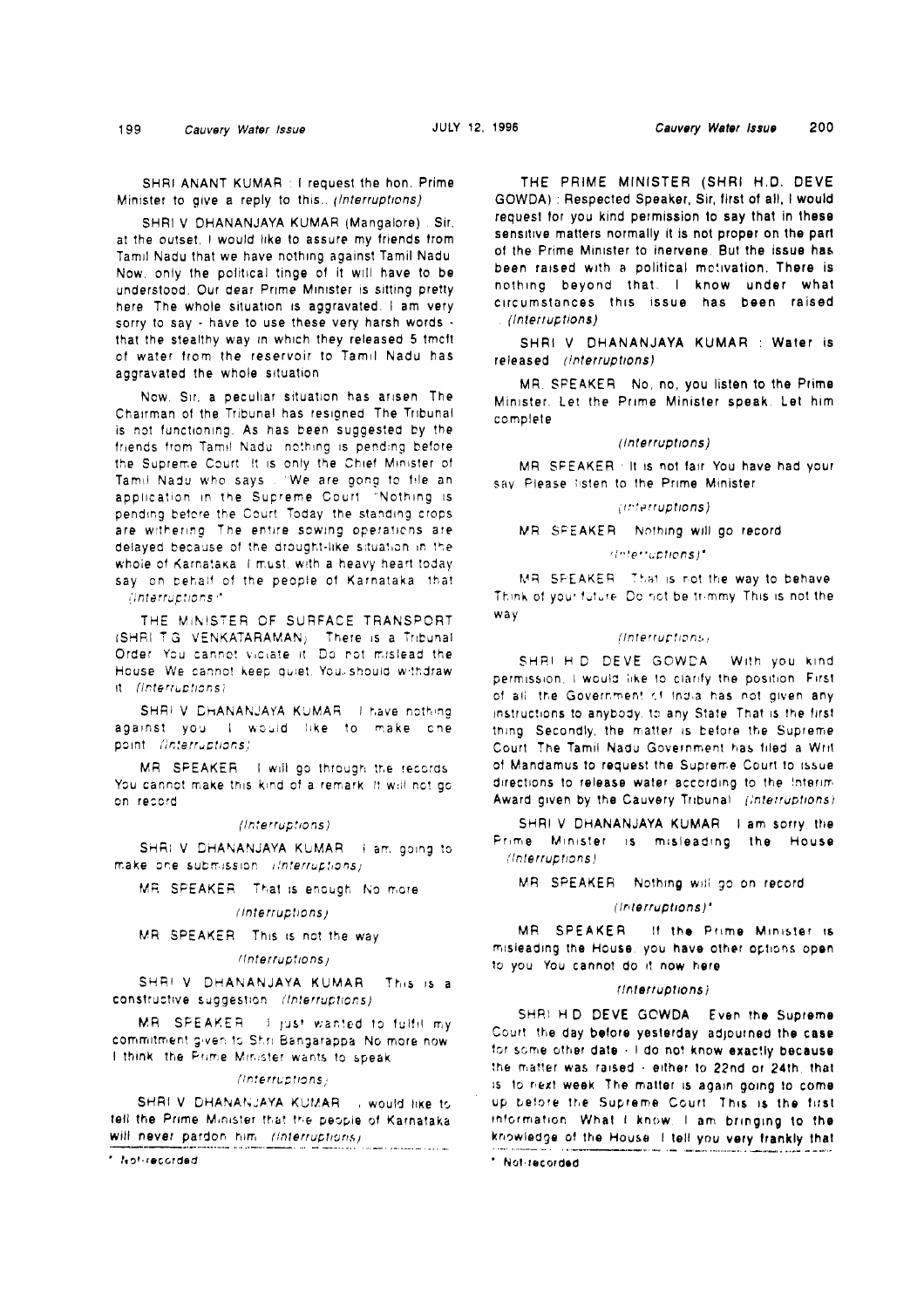on the Interim Award which was given by the Tribunal, the Karnataka Government has reacted about the effect or adverse impact of the Interim Award. But ultimately, the Government of India has published that Interim Award I do not want to again narrate the entire story of what all happened previously. I do not want to do that. There is no use it has already been notified by the Government of India which we all had protested. That is a different matter Shri-Bangarappa as the Chief Minister had passed an Act. That has also been struck down. That is also a different matter

But I would like to make myself clear it is not the question of mere a political compulsion that has made me to intervene. No. My stand - as the then Chief Minister of Karnataka's stands is that from the beginning we wanted to sort out this problem through negotiations in discussions. As a Prime Minister I have not given any direction because the matter is row between the concerned States. They are fighting their battle before the Supreme Court and before the Fibunal That is the correct position

Sir, I would like to again assure this House that there is no direction from the Government of India. That is number one

If the State Governments want to sort out this problem through negotiations and through mutual discussions, we do not come in the way, Let me by very plain on this issue. We do not want to create any problem. We do not want to create any type of hindrance if the concerned States want to come to an understand across the table. If they want to riutually discuss and decide and if at all the Government of India wants to cooperate we are prepared to extend them full cooperation

Number two not from today, even before the constitution of the Tribunal, the State Government of Karnataka as well as the State Government of Tamil Nadu had Several sittings to sort out the problem across the table through mutual discussion. But unfortunately, how the events developed to force the Tribunal to be consituted is a past now. But sincere efforts were made from both the States. Both the Chief Ministers tried. Sincere efforts were made to sort out this problem amicably by mutual discussion. At the same time it would like to assure through this House that the Farmers of both Karnataka as well as Tamil Nadu whether in the deficit years or good years.

we can have any quantum of water In 1992, 1993. and 1994 there was no problem at all There was abundant water in the Cauvery basin. Shri Bangarappa was the Chief Minister for two years. While he was the Chief Minister for two years there was no quarrel. Last year there was shortfall of rain. Of course, the standing crops on both sides were to be saved. If the Supreme Court gave direction to the former Prime Minister to intervene and to see that a decision should be taken in consultation with both the States, all political leaders should be summoned to take their views, find out a solution where the Government of India can give a decision to save the standing crop of Tamil Nadu as well as Karnataka.

SHRI V DHANANJAYA KUMAR . This time there is no direction. (Interruptions)

SHRI E AHAMED. How the Prime Minister last time intervened? It is not on his own (Interruptions).

SHRI V DHANANJAYA KUMAR Now you are preparing grounds (interruptions).

SHR. E AHAMED The Prime Minister intervened (interruptions)

SHRI V DHANANJAYA KUMAR This is nothing but political. Mr Ahamed. You will not understand. it (Interruptions). Now the Prime Minister is preparing to sacrifice the State's interests just to save (interruptions). This is an internal conflict Interruptions:

MR. SPEAKER. Please listen to the Prime. Minister. You cannot interrupt like that

*Interruptions* 

SHRIV DHANANJAYA KUMAR. Mr. Ahamed does not understand it innterruptions.

MR SPEAKER. Please listen to the Prime Minister

### interruptions).

SHRI HID DEVE GOWDA. The former Chief Minister. Mr. Bangarappa is here is it not at the instance of the Supreme Court? The former Prime Minister intervened or not, let him tell. He is the person who has raised this issue. Let him clarify whether the former Prime Minister has intervened on his own or childhe direction of the Subreme Court. When the Supreme Court had issued the direction. then on the basis of the direction of the Supreme Court the former Prime Minister called both the State leaders, not only the Chief Minister, but leaders of all political parties and he heard them in that delegation Mr. Bangarappa was also there The BJP. leader Mr. Yediyurappa, Leader of the Opposition. was also there. Both the sides had submitted their cases. The Prime Minister appointed an expert committee and that expert committee after visiting. both the States and after studying the crop condition. gave a decision to release some quantum of water. That is only pertaining to 11 TMC of water ordered. by the Tribunal. With regard to that limited scope, the Supreme Court had issued the direction for the intervention of the then Prime Minister (interruptions)